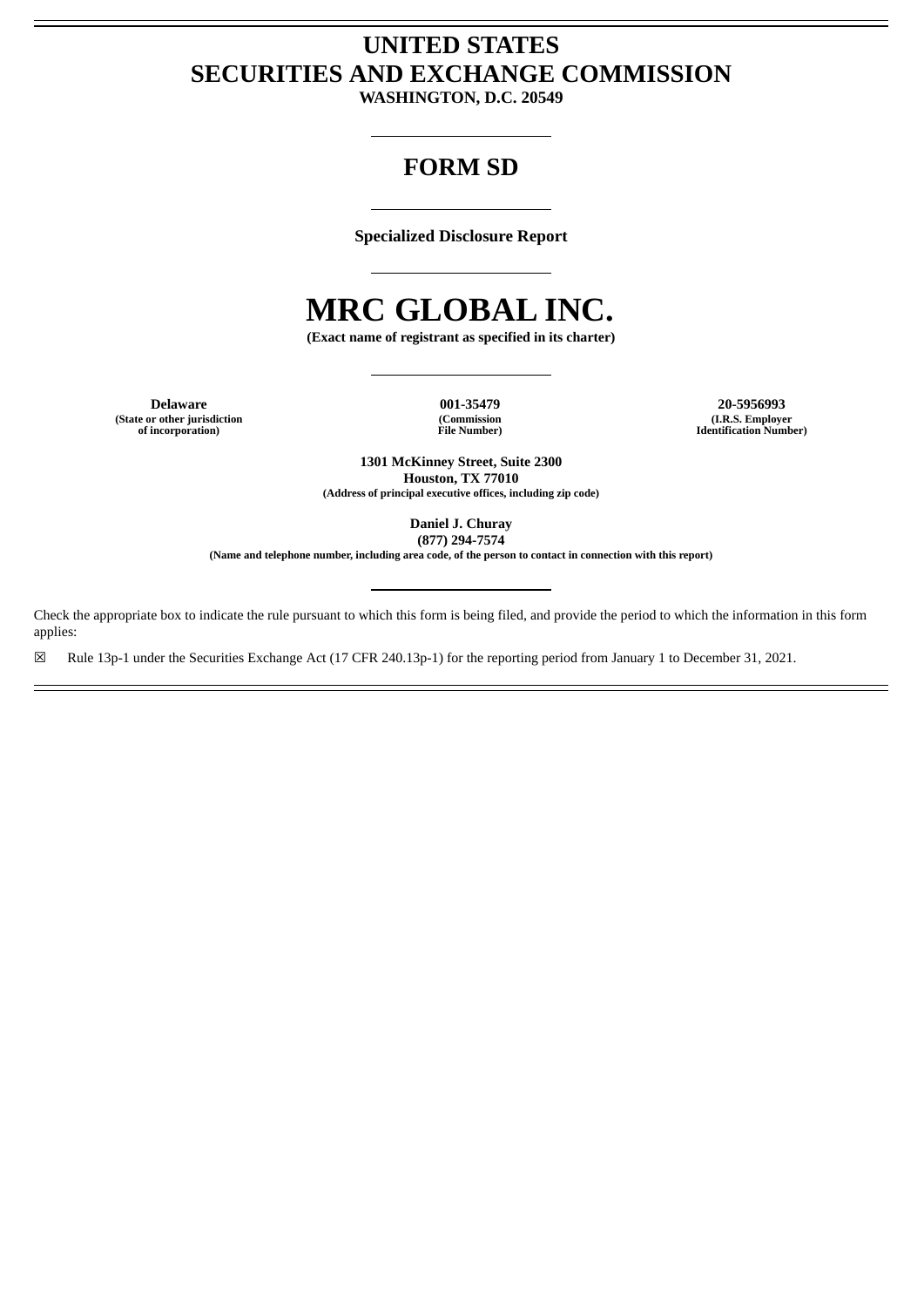#### **Item 1.01 Conflict Minerals Disclosure and Report**

#### **Conflict Minerals Disclosure**

A copy of the Conflict Minerals Report of MRC Global Inc. is filed as Exhibit 1.01 hereto and is publicly available on our website at http://investor.mrcglobal.com under the "SEC Filings" section. The information on this website is not incorporated by reference into this Form SD and does not constitute a part of this Form SD.

#### **Item 1.02 Exhibit**

A copy of the Conflict Minerals Report of MRC Global Inc. is filed as Exhibit 1.01 hereto.

#### **Item 2.01 Exhibits**

Exhibit 1.01 – Conflict Minerals Report as required by Items 1.01 and 1.02 of this Form SD.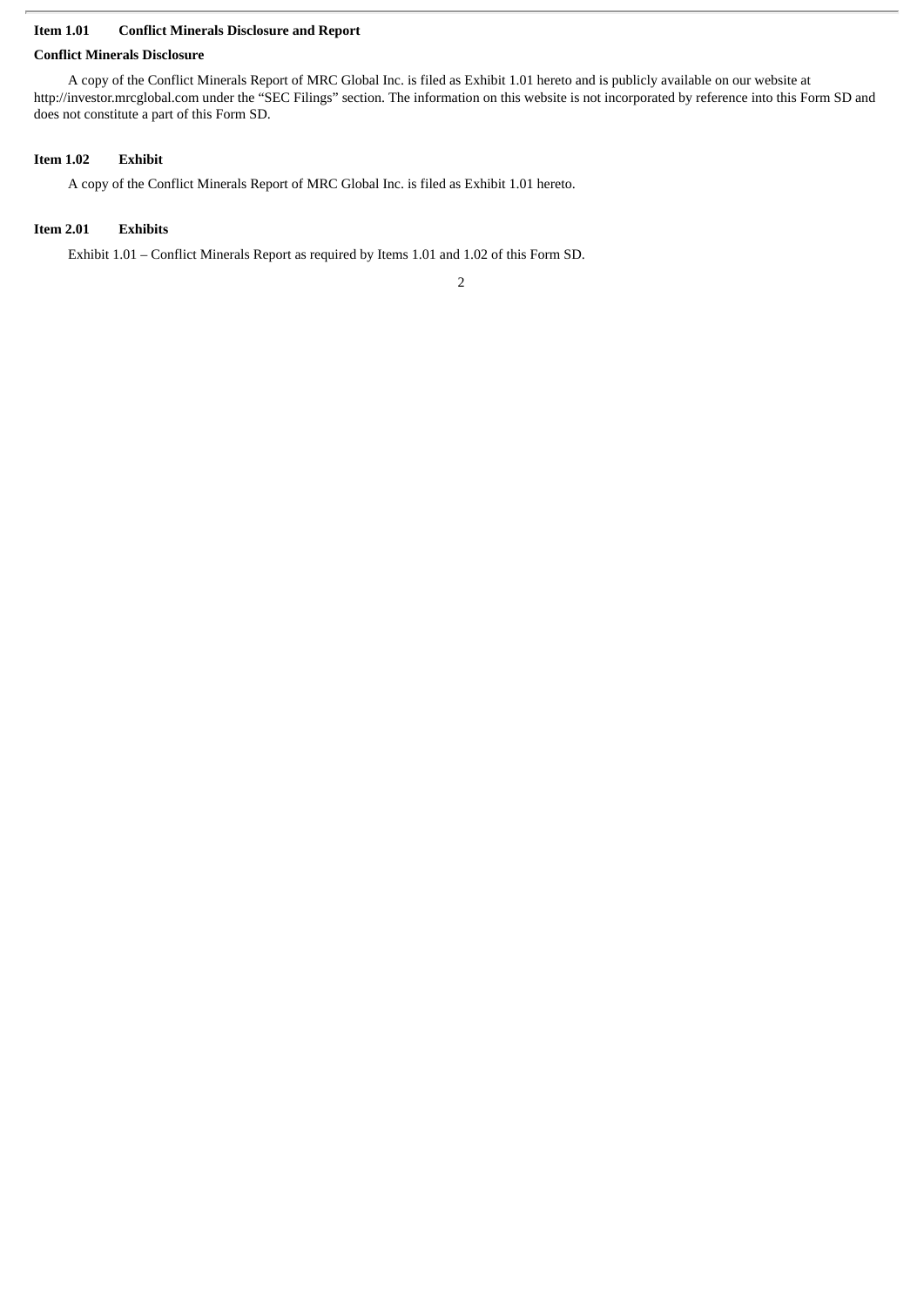#### **SIGNATURES**

Pursuant to the requirements of the Securities Exchange Act of 1934, the registrant has duly caused this report to be signed on its behalf by the undersigned hereunto duly authorized.

Date: May 31, 2022

### MRC GLOBAL INC.

By: /s/ John P. McCarthy

John P. McCarthy Senior Vice President Supply Chain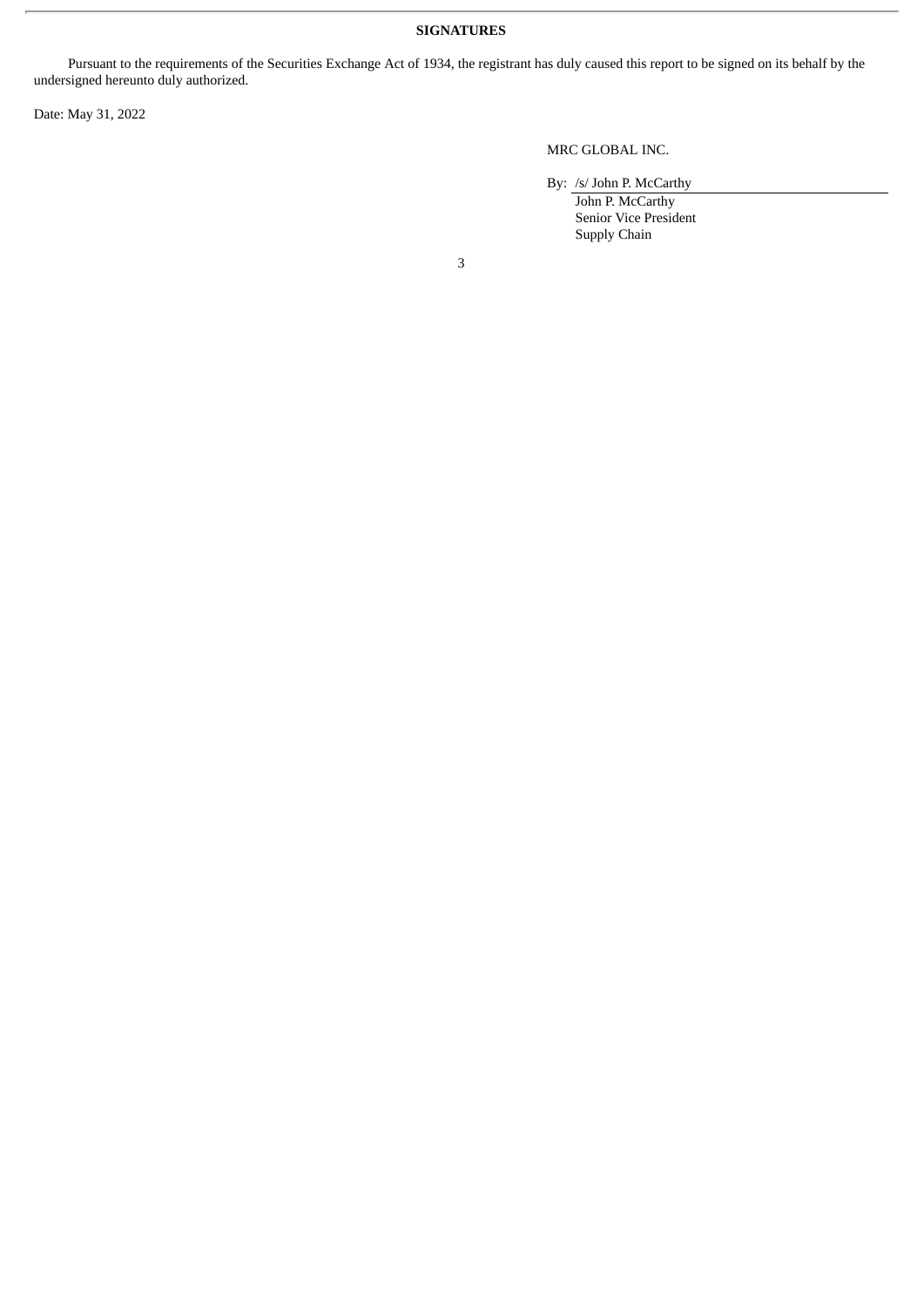

## **Conflict Minerals Report For Year Ending December 31, 2021**

#### **Introduction**

This Conflict Minerals Report for MRC Global Inc. for calendar year 2021 was prepared in accordance with the requirements of Rule 13p-1 ("Rule 13p-1") under the Securities Exchange Act of 1934, as amended, and in connection with MRC Global Inc.'s required disclosure filed on the specialized disclosure form ("Form SD"). All references to "MRC Global", the "Company" or "we", "us" and "our" refer to MRC Global Inc. and its consolidated subsidiaries.

Rule 13p-1 implemented Section 1502 of the Dodd-Frank Wall Street Reform and Consumer Protection Act of 2010 (the "Dodd-Frank Act"), and requires Securities and Exchange Commission ("SEC") reporting companies, such as MRC Global, that meet certain threshold requirements, to undertake a reasonable country of origin inquiry and supply chain due diligence on the source and chain of custody of the conflict minerals necessary to the functionality or production of any product manufactured or contracted to be manufactured by the reporting company. The term "Subject Minerals" currently encompasses columbite-tantalite (coltan), cassiterite, and wolframite (or their derivatives, which are limited to tantalum, tin and tungsten, respectively) and gold (collectively referred to as "3TGs" or "Subject Minerals").

The goal of the reasonable country of origin inquiry ("RCOI") and supply chain due diligence is to determine whether the Subject Minerals necessary to the functionality or production of products manufactured or contracted to be manufactured by a company directly or indirectly finance or benefit armed groups in the Democratic Republic of the Congo ("DRC") or an adjoining country. The Dodd-Frank Act refers to this area as the "Covered Countries". Reporting companies that are subject to Rule 13p-1 are required to make certain disclosures on Form SD and, in certain instances, an accompanying Conflict Minerals Report, which are filed with the SEC.

#### **Company and Conflict Minerals Report Overview**

We are the leading global distributor of pipe, valves and fittings ("PVF") and other infrastructure products and services to diversified energy, industrial and gas utility end-markets. We provide innovative supply chain solutions, technical product expertise and a robust digital platform to customers globally through our leading position across each of our diversified end-markets including the following sectors:

- gas utilities (storage and distribution of natural gas)
- downstream, industrial and energy transition (crude oil refining, petrochemical and chemical processing, general industrials and energy transition projects)
- upstream production (exploration, production and extraction of underground oil and gas)
- midstream pipeline (gathering, processing and transmission of oil and gas)

Although we primarily distribute products manufactured by third parties, in calendar year 2021, we (i) manufactured certain offshore and onshore electro-automation products; (ii) manufactured certain physical components used in connection with our ValveWatch® product; (iii) provided a full range of valve modification services to meet customer requirements including valve control extensions, welding, hydrotesting, painting, coating, x-raying and (iv) assembled certain valve automation packages, for which we may be deemed to be a manufacturer. Some of these products contain Subject Minerals that are necessary to their functionality or production ("Covered Products").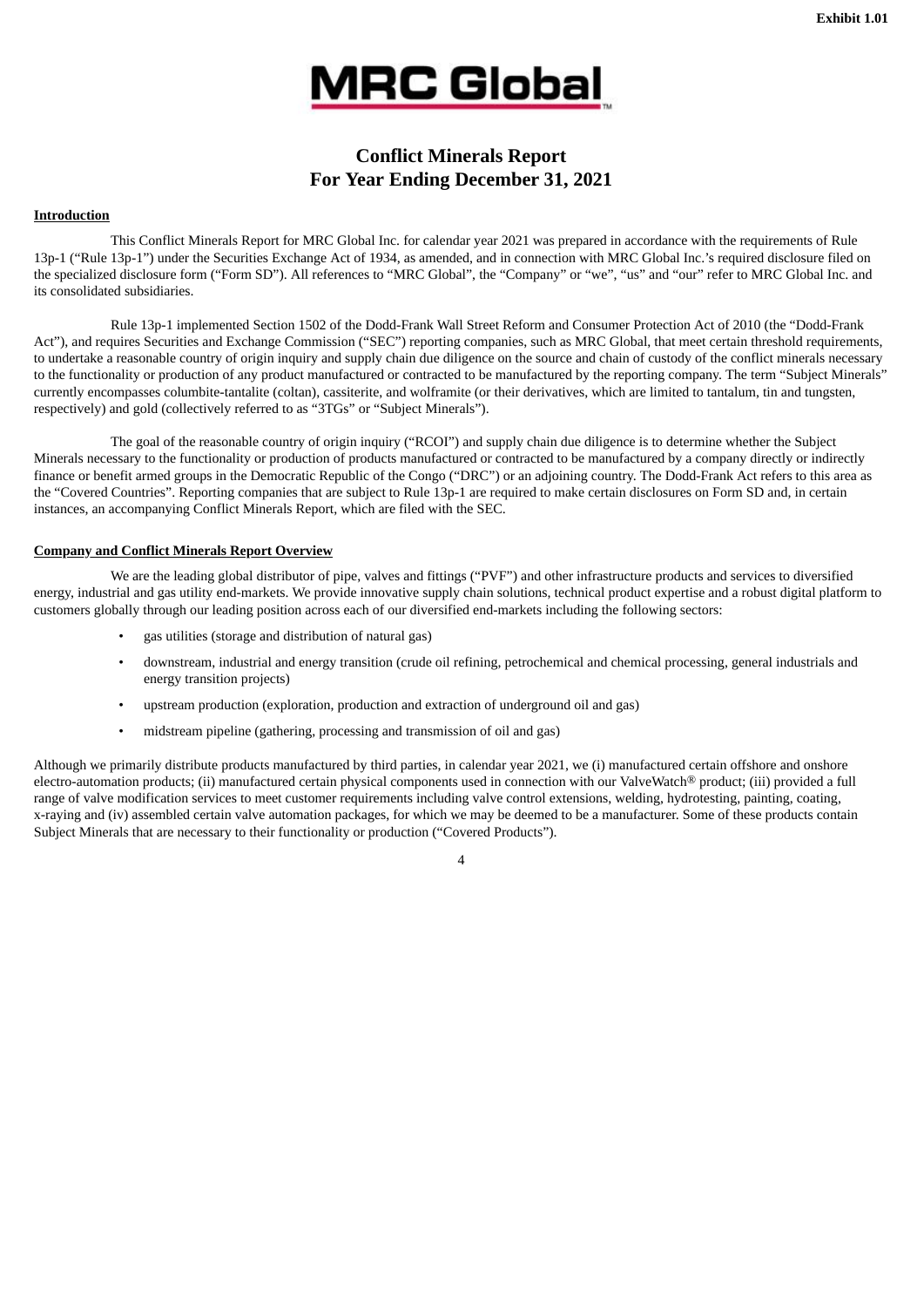To satisfy the disclosure and filing requirements of Rule 13p-1 and Form SD, this Conflict Minerals Report includes:

- A description of the Covered Products;
- A description of the RCOI and supply chain due diligence we undertook to determine the country of origin and source and chain of custody of any necessary Subject Minerals in our Covered Products;
- To the extent we are able to provide such information, a description of the facilities used to process our Subject Minerals, the country of origin of our Subject Minerals, and our efforts to determine the mine or location of origin of our Subject Minerals; and
- Our risk mitigation strategies and steps to improve due diligence in the future.

#### **Overview of MRC Global's Conflict Minerals Program**

Our management team has implemented procedures with the objectives of complying with and educating our employees and suppliers with respect to the requirements of Rule 13p-1 and demonstrating our commitment to responsible sourcing of Subject Minerals, each as further described below, including the adoption of a Conflict-Free Sourcing Policy statement in MRC Global's Code of Conduct for Suppliers.

Additionally, our management team created a "Conflict Minerals Team" consisting of members of our legal, compliance and supply chain groups to support and oversee the supply chain due diligence, as well as the drafting of this Conflict Minerals Report and Form SD. The Conflict Minerals Team ultimately provides status reports regarding our due diligence efforts directly to our Executive Vice President—Corporate Affairs, General Counsel & Corporate Secretary and Senior Vice President – Supply Chain, who are members of MRC Global's Executive Leadership Team and have direct access to our Board of Directors and Audit Committee.

#### **Covered Products Description**

As discussed above, Covered Products include electro-automation products, certain physical components used in connection with our ValveWatch® product, valves and valve automation packages.

Our offshore and onshore electro-automation products consist of power and communication systems, test units, control systems, control desks and control panels. These products may contain 3TGs within the following components: (i) tin may be used in the electronics, batteries, wire and cable coating, capacitors and resistors; (ii) tantalum may be used in LED lights; (iii) tungsten may be used in fluorescent light bulbs; and (iv) gold may be used in electronics, relays and connectors.

ValveWatch® is a condition monitoring system for valves that remotely monitors valves and actuators for the purpose of detecting problems before production is affected. Physical components of the ValveWatch® system may contain 3TGs, such as gold in the electrical wiring and tin in the soldering of the circuit boards.

Valves are mechanical devices that are generally used in oilfield and industrial applications to control direction, velocity and pressure of fluids and gases within transmission networks and are comprised of ball, butterfly, gate, globe, check, needle and plug valves and are manufactured from cast steel, stainless/alloy steel, forged steel, carbon steel or cast and ductile iron. We do not manufacture or contract to manufacture the valves that we sell. Valve automation packages require us to assemble a valve, an actuator and a control package (consisting of, among other things, a switch, filter, solenoid, fittings and tubing) with mounting hardware. An actuator is a type of motor that is responsible for moving or controlling the valve and is operated by a source of energy, including electric current, hydraulic fluid pressure or pneumatic pressure. Certain components of the valve automation packages may contain 3TGs, such as tungsten carbide coated balls and seats, gold in the electrical wiring or tin in the circuit boards.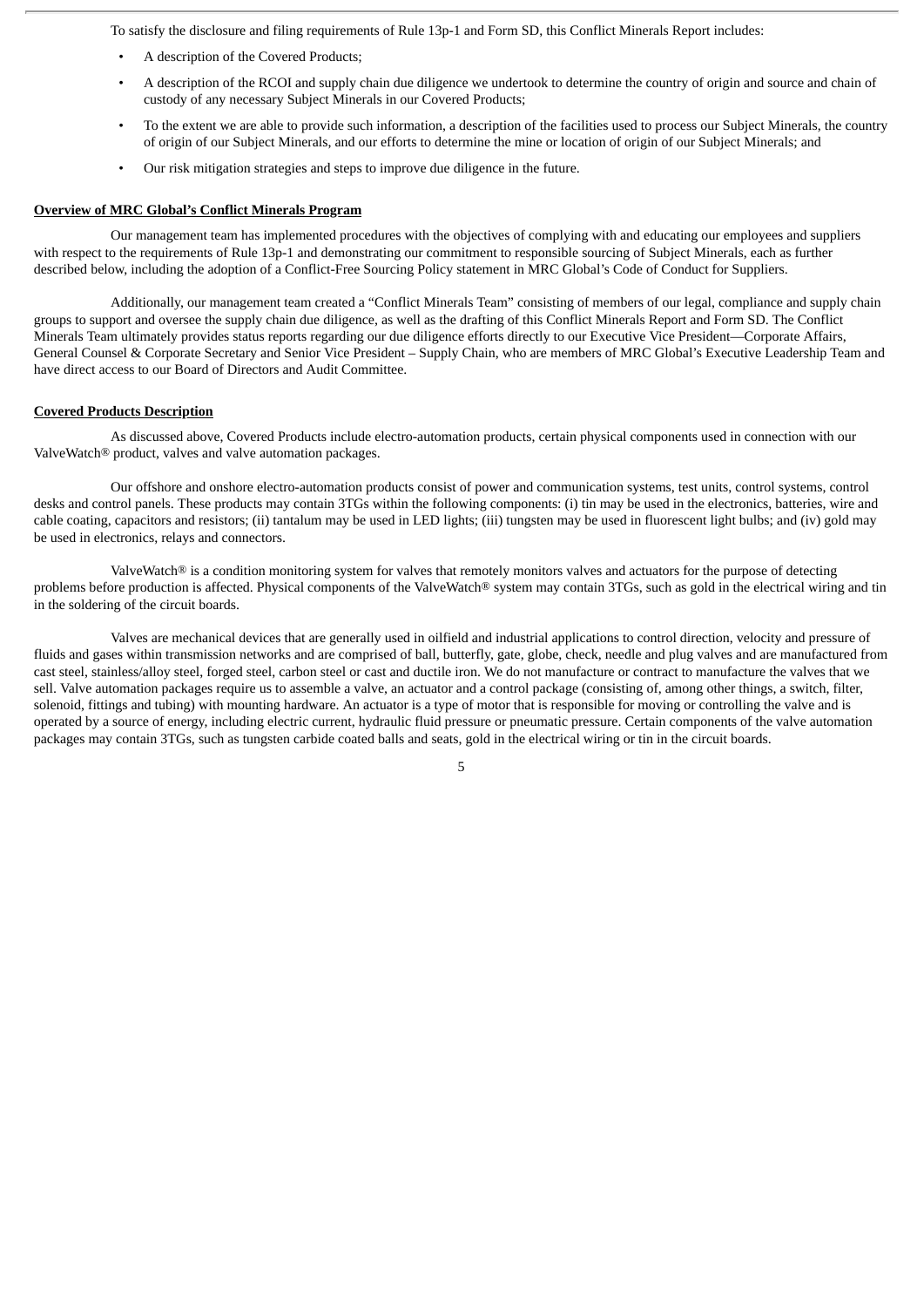We are several steps removed from the actual mining of the Subject Minerals that are contained in our Covered Products and, thus, we do not have direct visibility into the smelters and refiners of the Subject Minerals contained in our Covered Products.

#### **Description of Reasonable Country of Origin Inquiry**

MRC Global performed an initial assessment and determined that certain of its products may contain Subject Minerals. Based on this assessment, in accordance with Section 1502 and Rule 13p-1, MRC Global performed a "reasonable country of origin inquiry" (RCOI) to determine which of the products that were in its supply chain after January 1, 2021 in fact contain Subject Minerals, and whether these Subject Minerals were sourced from the Covered Countries or came from recycled or scrap sources. As a result of the RCOI process, MRC Global: (1) concluded in good faith that, during 2021, Subject Minerals were necessary to the functionality or production of certain of its product offerings; and (2) conducted the supply chain due diligence discussed below.

#### **Design and Description of Due Diligence Measures**

In accordance with Rule 13p-1, MRC Global performed due diligence from January 2021 through April 2021 to determine the source and chain of custody of Subject Minerals in the Company's product offerings. We designed our due diligence measures to conform with the nationally recognized framework provided by the OECD Due Diligence Guidance for Responsible Supply Chains of Minerals from Conflict-Affected and High-Risk Areas ("OECD Guidance"), and the related supplements for 3TG. This process included building Subject Minerals awareness across the supply chain and surveying suppliers that were known to or may have provided products containing metal or Subject Minerals. We believe the design of the Company's due diligence program complies with the OECD Guidance's framework for risk-based due diligence in the mineral supply chain. A summary of MRC Global's activities in line with the OECD Guidance are outlined below.

We developed our due diligence process to address each of the five steps as outlined by the OECD Guidance, namely:

- 1. Establish company management systems regarding conflict minerals;
- 2. Identify and assess risks in our supply chain;
- 3. Design and implement a strategy to respond to identified risks in our supply chain;
- 4. Utilize independent third-party audits of supply chain diligence; and
- 5. Publicly report on our supply chain due diligence.

#### *Step 1: Establish company management systems regarding conflict minerals:*

Adopt and commit to a supply chain policy for minerals originating from conflict-affected and high-risk areas: MRC Global has adopted a formal conflict minerals policy ("Conflict Minerals Policy") which is posted on our internal website that reflects the Company's desire to only allow responsible sourcing of parts and products containing necessary Subject Minerals. In addition, the external website of MRC Global has a Code of Conduct for Suppliers containing MRC Global's Conflict-Free Sourcing Policy at http://www.mrcglobal.com/~/media/Files/PDF/MRC\_Global\_Code\_of\_Conduct\_for\_Suppliers.ashx?la=en. The purpose of this Conflict Minerals Policy and Conflict-Free Sourcing Policy is to (i) state the Company's commitment to the responsible sourcing of Subject Minerals, (ii) establish guidelines regarding the responsible sourcing of Subject Minerals, and (iii) set the Company's expectations for its suppliers. This Conflict Minerals Policy applies to all directors, officers and employees of the Company and any third-party suppliers engaged by the Company. MRC Global has committed to not knowingly procure any products containing Subject Minerals sourced from the Covered Countries whereby the procurement of such products benefits any of the armed groups in the Covered Countries.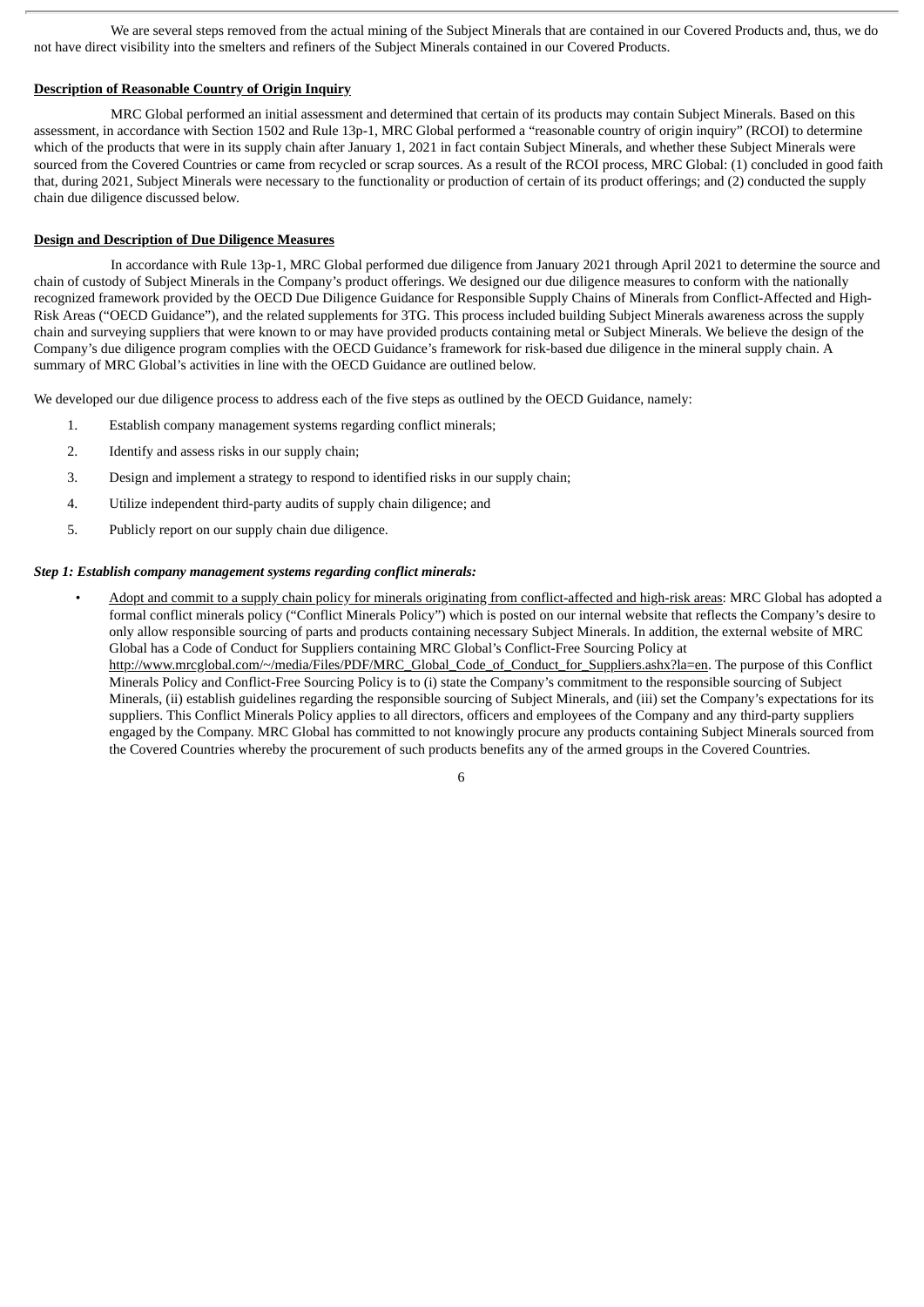- Structure internal management systems to support supply chain due diligence: MRC Global created an internal Conflict Minerals Team to manage the implementation and progress of our due diligence efforts. (See "Overview of MRC Global's Conflict Minerals Program" above). The internal Conflict Minerals Team consists of members of our legal, compliance and supply chain groups. The objective is to develop, document and maintain a structure which enables sustainable compliance and actively mitigates the risk of not meeting regulatory requirements.
- Establish a system of controls and transparency over the mineral supply chain: MRC Global has established a system of controls and transparency over its 3TG supply chains by creating a process to engage our global suppliers and requesting them to submit information to MRC Global using the Conflict Minerals Reporting Template ("CMRT") version 6.1 or higher. The CMRT is a survey tool, a standardized reporting template, developed by the Responsible Minerals Initiative ("RMI") to standardize the collection of due diligence information gathered by those suppliers about the smelters identified in their own supply chains. The information was used by MRC Global to assess due diligence efforts implemented by suppliers and to identify smelters.
- Strengthen company engagement with suppliers: MRC Global will communicate its Conflict-Free Sourcing Policy to all suppliers through its Code of Conduct for Suppliers. MRC Global has also developed a due diligence form to be completed by suppliers. We have a strong emphasis on supplier education and training through the utilization of the Assent (defined below) learning management system known as Assent University, which provides suppliers access to Assent University's Conflict Minerals training course. This training is tracked based on completion. Suppliers are encouraged to complete all modules within this course.

#### *Step 2: Identify and assess risks in our supply chain:*

- Identify Covered Products and prepare verified list of suppliers: As an initial step, our management team worked to identify all Covered Products for calendar year 2021. After identifying our Covered Products, we began our scoping process by providing a verified list of suppliers associated with the Covered Products to Assent Compliance, a third-party service provider ("Assent"). This initial list of suppliers was filtered again by Assent using the Responsible Business Alliance and the Global e-Sustainability Initiative CMRT 6.1 or higher to eliminate suppliers whose 3TGs were not necessary to the functionality or production of their products. The use of the CMRT allowed for some elimination of irrelevant suppliers. Specifically, question 1 of the CMRT asks suppliers whether any of the 3TGs are intentionally added or used in the products or in the production process. Question 2 also asks if any 3TGs remain in their products. This list was further filtered to remove:
	- packaging companies (excluding labels);
	- suppliers whose products do not end up in MRC Global's finished products;
	- service providers; and
	- inactive suppliers.
- Survey the suppliers: Assent then commenced the supplier survey portion of the RCOI using the CMRT. During this process. Assent provided training and education to our suppliers on how to complete the form. All non-responsive suppliers were contacted a minimum of three times and all responses were recorded utilizing the Assent Compliance Manager, a software platform that allows for the tracking of all supplier communications. The CMRT data received from responding suppliers was then automatically validated to increase the accuracy of submissions and identify any contradictory answers.
- Collect responses: All submitted forms were accepted and classified as valid or invalid, and retained to preserve data integrity. All suppliers that submitted invalid forms were contacted and encouraged to resubmit a valid form. Due to a diligent and refined scoping process, we were able to reduce the number of the relevant suppliers surveyed for the 2021 reporting year. As of May 6, 2022, MRC Global had requested responses from 292 "in scope" suppliers, of which 198 (or 68%) provided valid responses and 13 (or 4%) provided an invalid response. (In other words, 68% of "in scope" suppliers that responded provided valid responses.) There were 81 "in scope" suppliers (or 28%) that did not provide a response.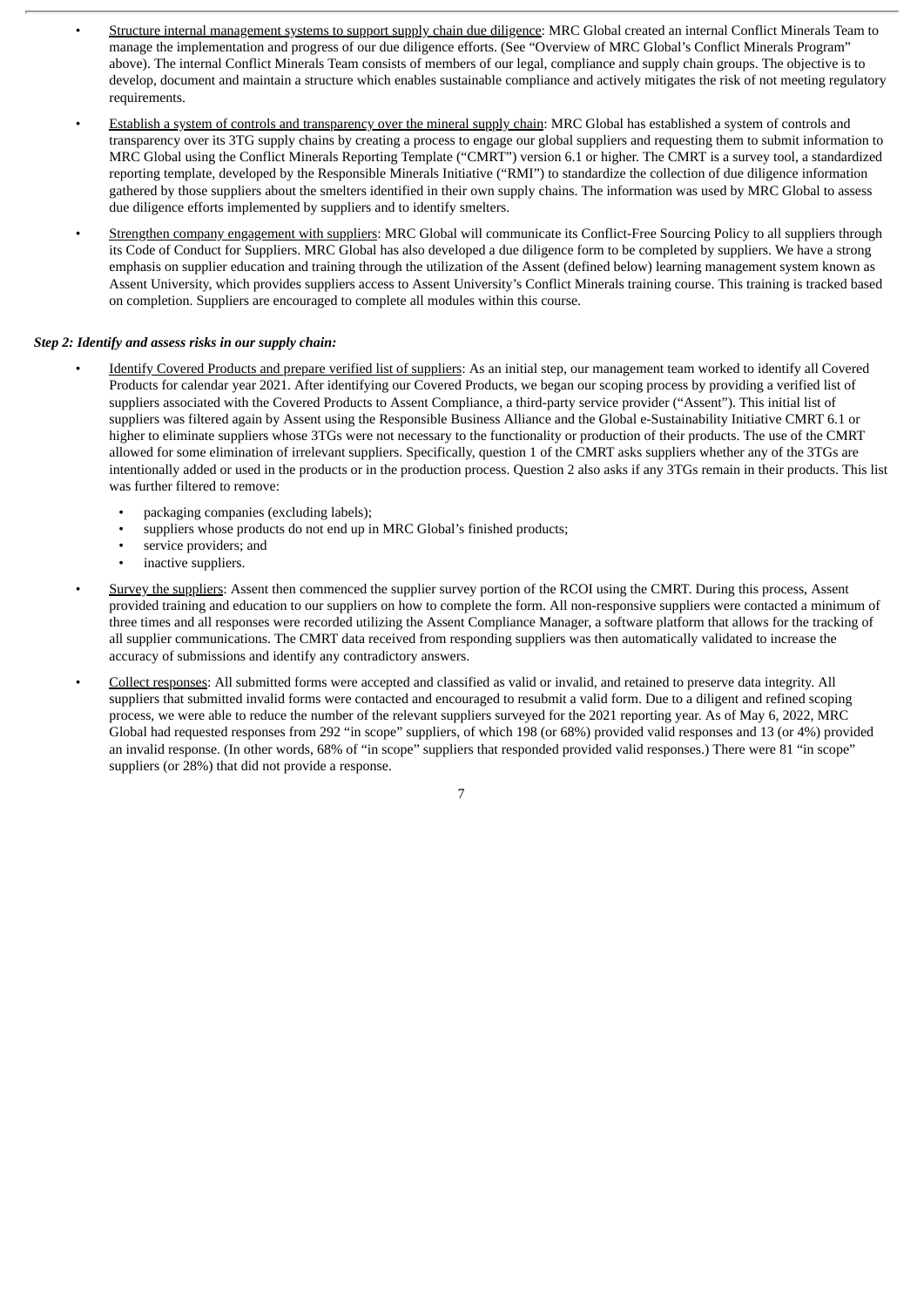- Review supplier responses and smelter information: Certain of the responses provided by suppliers to the CMRT included the names of facilities listed by the suppliers as smelters or refiners. We do not typically have a direct relationship with 3TG smelters and refiners and do not perform or direct audits of these entities within our supply chain. However, Assent compared the facilities listed in the responses from our suppliers to the list of smelters maintained by the RMI, and, if a supplier indicated that the facility was certified as "Conflict-Free," Assent confirmed that the name was listed as compliant by the RMI. As of May 6, 2022, we have validated 337 smelters or refiners and are working to validate the additional smelter/refiner entries from the submitted CMRTs.
- Assess smelter information: Based on the smelter lists provided by suppliers via the CMRTs, we are aware that 231 smelters have a Compliant RMI Audit Status. This status means they have gone through the Responsible Minerals Assurance Process (RMAP), been audited and been found to be compliant with that protocol. Many suppliers are still unable to provide the smelters or refiners used for materials supplied to us. Furthermore, many of the responses provided at the company or division level indicated an "unknown" status in terms of determining the origin of 3TGs. Based on the provision of primarily company-level CMRTs from our in-scope suppliers, we cannot definitively determine the smelters' connection to the Covered Products.
- Evaluating levels of risk: In accordance with OECD Guidelines, it is important to understand risk levels associated with Subject Minerals in the supply chain. We employ the Assent Compliance Manager software to assist in evaluating risk. Each facility that meets the RMI definition of a smelter or refiner of a 3TG mineral is assigned a risk of high, medium or low based on the following five scoring criteria:
	- 1. Geographic proximity to the DRC and Covered Countries;
	- 2. Conflict-Free Smelter Program (RMAP) audit status;
	- 3. Known or plausible evidence of unethical or conflict sourcing;
	- 4. Known mineral source country of origin; and
	- 5. Peer Assessments conducted by credible third-party sources.

When a facility that MRC Global considers of high concern is reported on a CMRT by one of the suppliers surveyed, risk mitigation activities are initiated. Through our third-party vendor, Assent Compliance, submissions that include such facilities immediately produce a receipt instructing the supplier to take their own risk mitigation actions, including submission of a product specific CMRT to better identify the connection to products that they supply to MRC Global, and escalating up to removal of any high risk smelters from their supply chain.

As per the OECD Guidance, risk mitigation will depend on the supplier's specific context. Suppliers are given clear performance objectives within reasonable timeframes with the ultimate goal of progressive elimination of these risks from the supply chain.

#### *Step 3: Design and implement a strategy to respond to identified risks in our supply chain:*

• Evaluating suppliers to assist in making key risk mitigating decisions in the future: Suppliers are evaluated on program strength (further assisting in identifying risk in the supply chain). While Subject Minerals compliance is a relatively new concept and many companies have not yet implemented comprehensive compliance programs, we believe tracking the strength of our suppliers' programs meets the OECD Guidance and can assist in making key risk mitigation decisions in the future. The criteria used to evaluate the strength of the program are included in the CMRT as questions "A," "E," "G" and "H," respectively, and provide:

A. Have you established a conflict minerals sourcing policy?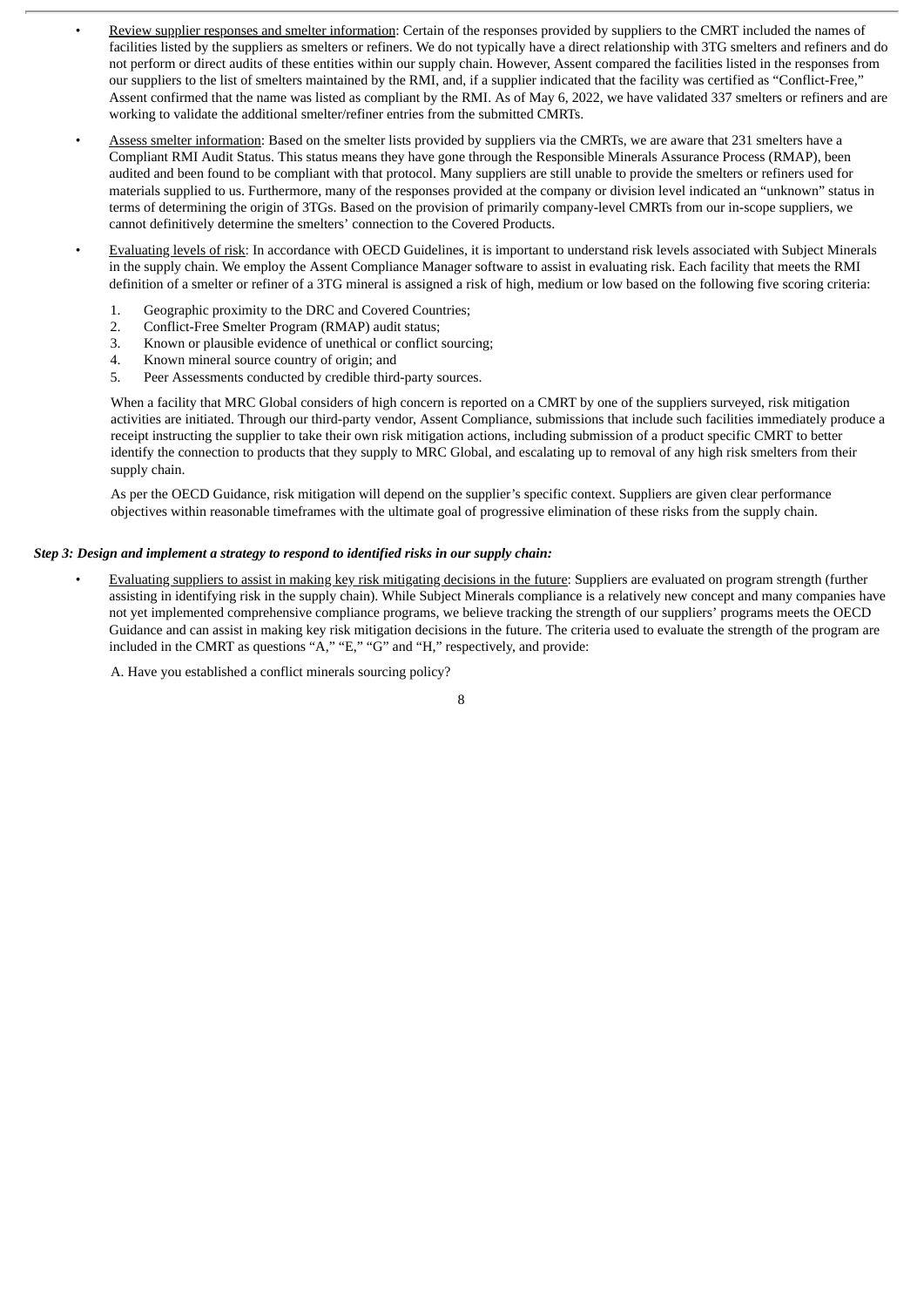- E. Have you implemented due diligence measures for conflict-free sourcing?
- G. Do you review due diligence information received from your suppliers against your company's expectations?
- H. Does your review process include corrective action management?

When suppliers meet or exceed the criteria listed above, they are deemed to have a strong program. When suppliers do not meet those criteria, they are deemed to have a weak program. As of May 6, 2022, 21 suppliers were identified as having a Weak program.

- Report findings to designated senior management outlining the information gathered and the actual and potential risks identified in the supply chain risk assessment: MRC Global will complete an OECD analysis annually and the Conflict Minerals Team will provide a summary of the identified risks to our Executive Vice President—Corporate Affairs, General Counsel & Corporate Secretary and Senior Vice President – Sales & Marketing with recommended action plans to reduce risks.
- Undertake additional fact and risk assessments for risks requiring mitigation or after a change of circumstances: Additional fact finding, risk assessments and changes in circumstances will take place as part of MRC Global's annual review of its Subject Minerals program.

#### *Step 4: Utilize independent third-party audits of supply chain due diligence:*

We believe that the inquiries and investigations described above represent a reasonable effort to determine the mines or locations of origin of the 3TGs in our Covered Products, including: (i) seeking information about 3TG smelters and refiners in our supply chain by requesting our suppliers complete the CMRT; (ii) verifying those smelters and refiners with the constantly evolving RMI lists; (iii) conducting the due diligence review; and (iv) obtaining additional documentation and verification, as applicable.

The large majority of the responses received provided data at a company or divisional level or, as described above, were unable to specify the smelters or refiners used for components supplied to us. Furthermore, suppliers did not always provide smelter lists, or provided incomplete lists lacking smelter identification numbers, and therefore we are unable to conclude specifically which smelters or refiners provided the Subject Minerals used by our suppliers in products supplied to us.

Our current efforts focus on gathering smelter information via the CMRT. We believe that the aforementioned process for seeking information about conflict mineral smelters and refiners in our supply chain represents the most reasonable effort we can undertake to determine the mines or locations of origin of the Subject Minerals in our supply chain.

#### *Step 5: Report on our supply chain due diligence:*

• Annually report or integrate, where practicable, into annual sustainability or corporate responsibility reports, additional information on due diligence for responsible supply chains of minerals from conflict-affected and high risk areas: MRC Global implemented a process to summarize, review and approve compliance results and complete the Form Specialized Disclosure and the Conflicts Mineral Report and timely file this report with the SEC.